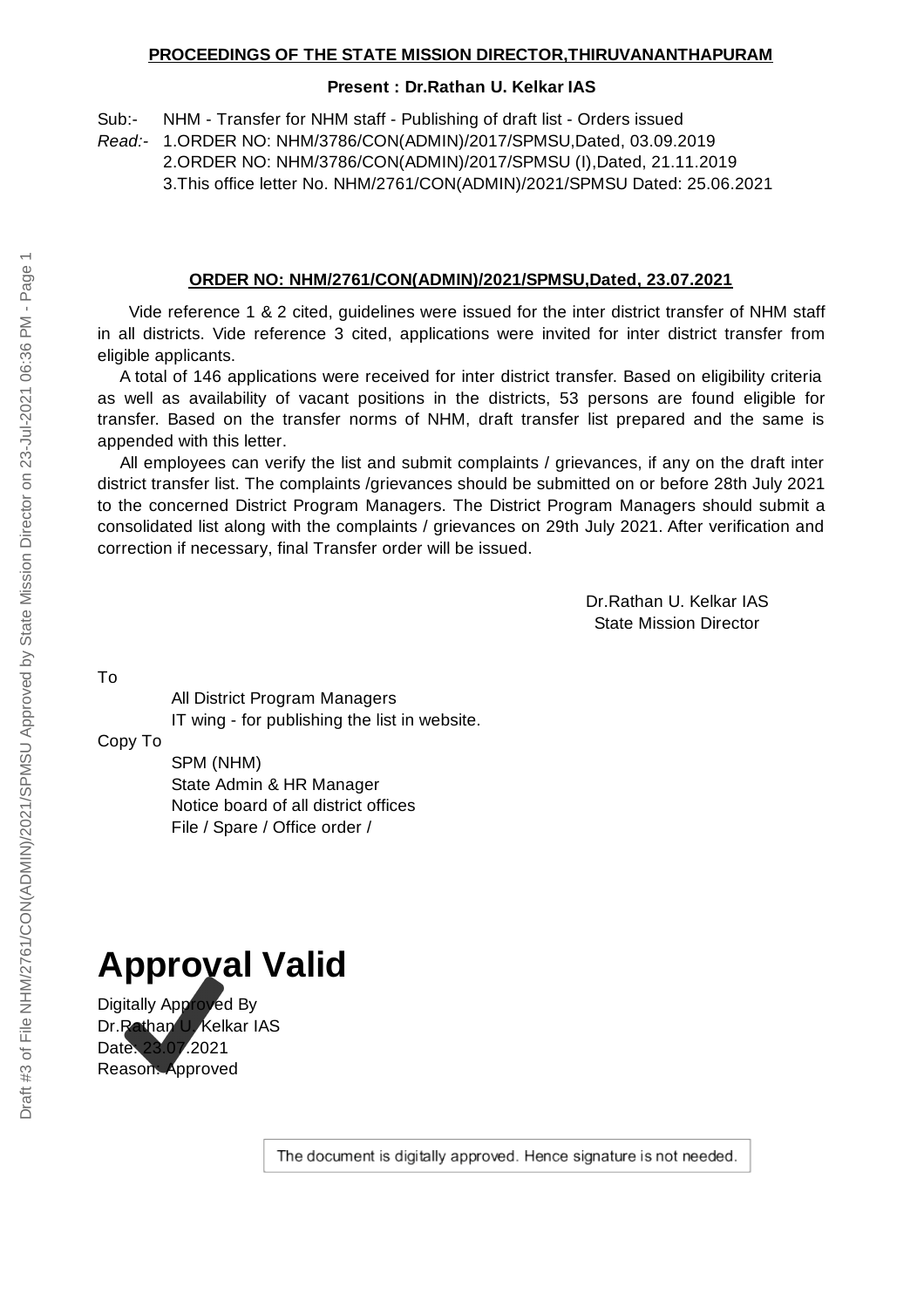| S                 |                                          |                                               |                                                          |                          |                                        |                               |                      |                                                      |  |  |
|-------------------|------------------------------------------|-----------------------------------------------|----------------------------------------------------------|--------------------------|----------------------------------------|-------------------------------|----------------------|------------------------------------------------------|--|--|
|                   |                                          |                                               |                                                          |                          |                                        |                               |                      |                                                      |  |  |
| 202               |                                          | NHM INTER DISTRICT TRANSFER 2021 - DRAFT LIST |                                                          |                          |                                        |                               |                      |                                                      |  |  |
| ミー                | ORDER No. NHM/2761/CON(ADMIN)/2021/SPMSU |                                               |                                                          |                          |                                        |                               |                      |                                                      |  |  |
| ∞<br>N            | No.                                      | <b>Name</b>                                   | <b>Designation</b>                                       | Date of                  | <b>Transfer</b>                        | <b>Transfer</b>               | Eligibility          | <b>Status</b>                                        |  |  |
| SΟ                |                                          |                                               |                                                          | Joining                  | requested from                         | requested to                  |                      |                                                      |  |  |
|                   |                                          | JAYASREE R                                    | <b>Accountant NUHM</b>                                   | 01.01.2015               | <b>DPMSU KTM</b>                       | <b>DPMSU PTA</b>              | Eligible             | Vacancy Not Available                                |  |  |
| Director          |                                          | 2 REEBA LINCON                                | <b>AH Counselor</b>                                      | 22.01.2018               | <b>DPMSU PTA</b>                       | DPMSU KTM                     | Eligible             | Vacancy Not Available                                |  |  |
|                   |                                          | 3 MAHIMA M NAIR                               | Audiologist                                              | 31/05/2018               | <b>DPMSU IDK</b>                       | <b>DPMSU EKM</b>              | Eligible             | <b>Vacancy Available</b>                             |  |  |
| sion              |                                          | 4 M. SIVAKUMAR MENON<br>5 ANJU SATHYAN        | <b>Consultant Engineer</b>                               | 27/07/2010               | DPMSU IDK<br><b>DPMSU IDK</b>          | DPMSU PKD<br><b>DPMSU EKM</b> | Eligible             | Vacancy Not Available                                |  |  |
|                   |                                          | 6 MANJU TM                                    | <b>Data Entry Operator</b><br><b>Data Entry Operator</b> | 08/01/2013<br>08/05/2013 | <b>DPMSU PKD</b>                       | <b>DPMSUTSR</b>               | Eligible<br>Eligible | <b>Vacancy Available</b><br><b>Vacancy Available</b> |  |  |
| Ϊsi               |                                          | 7 DR.DON THOMAS                               | Dental Surgeon                                           | 18/03/2014               | <b>DPMSU KNR</b>                       | <b>DPMSU KKD</b>              | Eligible             | Vacancy Not Available                                |  |  |
| State             |                                          | 8 DR. PRAVEEN P P                             | <b>Dental Surgeon</b>                                    | 21/01/2017               | <b>DPMSU KSD</b>                       | <b>DPMSU KNR</b>              | Eligible             | <b>Vacancy Available</b>                             |  |  |
|                   |                                          | 9 DR. ARUN ABRAHAM                            | <b>Dental Surgeon</b>                                    | 16/03/2015               | <b>DPMSU ALP</b>                       | <b>DPMSU KTM</b>              | Eligible             | <b>Vacancy Available</b>                             |  |  |
|                   |                                          | 10 DR. SAKKEENA T.T                           | <b>Dental Surgeon</b>                                    | 04/02/2015               | <b>DPMSU PKD</b>                       | <b>DPMSU MLPM</b>             | Eligible             | <b>Vacancy Available</b>                             |  |  |
| pevert c          |                                          | 11 KHAIRUNNISA KS                             | DIETICIAN (NCD)                                          | 25/01/2017               | <b>DPMSU MLPM</b>                      | DPMSU KKD                     | Eligible             | Vacancy Not Available                                |  |  |
|                   |                                          | 12 JOJIN GEORGE                               | <b>DQAO</b>                                              | 19/08/2013               | <b>DPMSU WYD</b>                       | DPMSU TVM                     | Eligible             | Vacancy Not Available                                |  |  |
|                   |                                          | 13 DR MINU JOSEPH                             | <b>ENT Specialist</b>                                    | 03-05-2017               | <b>DPMSUTSR</b>                        | <b>DPMSUTVM</b>               | Eligible             | <b>Vacancy Available</b>                             |  |  |
|                   |                                          | 14 RATHIKALA.T.P                              | <b>EPIDEMIOLOGIST</b>                                    | 10/01/2018               | <b>DPMSU PKD</b>                       | DPMSU TSR                     | Eligible             | Vacancy Not Available                                |  |  |
| PMS               |                                          | 15 BHAVITHA                                   | <b>HOSPITAL ATTENDER</b>                                 | 01/12/2016               | <b>DPMSUTVM</b>                        | DPMSU TSR                     | Eligible             | Vacancy Not Available                                |  |  |
|                   |                                          | 16 RAKHI R KRISHNAN                           | <b>JC MIS</b>                                            | 01.06.2017               | DPMSU PTA                              | <b>DPMSU KLM</b>              | Eligible             | Vacancy Not Available                                |  |  |
| $\frac{2}{10}$    |                                          | 17 SANEESHRAJ                                 | <b>JC MIS</b>                                            | 17/04/2013               | DPMSU KKD                              | DPMSU KNR                     | Eligible             | Vacancy Not Available                                |  |  |
| )/202             |                                          | 18 ARUNISHA P.A                               | <b>JC QAO</b>                                            | 02.10.2015               | <b>DPMSU KTM</b>                       | DPMSU EKM                     | Eligible             | Vacancy Not Available                                |  |  |
|                   |                                          | 19 MANJULA R                                  | JPHN/ RBSK Nurse / UJPHN                                 | 03/08/2017               | <b>DPMSU MLPM</b>                      | <b>DPMSU ALP</b>              | Eligible             | Vacancy Not Available                                |  |  |
| <b>DMIN</b>       |                                          | 20 SHAJIMOL R                                 | JPHN/ RBSK Nurse / UJPHN                                 | 14/09/2010               | <b>DPMSU MLPM</b>                      | <b>DPMSU ALP</b>              | Eligible             | <b>Vacancy Available</b>                             |  |  |
|                   |                                          | 21 MANJU A S                                  | JPHN/ RBSK Nurse / UJPHN                                 | 25/09/2017               | <b>DPMSU MLPM</b>                      | DPMSU ALP                     | Eligible             | Vacancy Not Available                                |  |  |
| ₹                 |                                          | 22 ARSHIDA KUNJUMON                           | JPHN/ RBSK Nurse / UJPHN                                 | 27/07/2017               | <b>DPMSU MLPM</b>                      | DPMSU ALP                     | Eligible             | Vacancy Not Available                                |  |  |
| $\frac{2}{\circ}$ |                                          | 23 UNNI MAYA M                                | JPHN/ RBSK Nurse / UJPHN                                 | 29/05/2018               | <b>DPMSU MLPM</b>                      | <b>DPMSU ALP</b>              | Eligible             | Vacancy Not Available                                |  |  |
|                   |                                          | 24 SWATHY K S                                 | JPHN/ RBSK Nurse / UJPHN                                 | 11/12/2017               | <b>DPMSUTSR</b>                        | <b>DPMSU EKM</b>              | Eligible             | Vacancy Not Available                                |  |  |
|                   |                                          | 25 SRUTHI P K                                 | JPHN/ RBSK Nurse / UJPHN                                 | 13/10/2017               | <b>DPMSU PKD</b>                       | <b>DPMSU EKM</b>              | Eligible             | Vacancy Not Available                                |  |  |
| .<br>N            |                                          | 26 RESHMA SURENDRAN                           | JPHN/ RBSK Nurse / UJPHN                                 | 23/09/2016               | <b>DPMSU PKD</b>                       | <b>DPMSU EKM</b>              | Eligible             | <b>Vacancy Available</b>                             |  |  |
| N<br>H<br>Z       |                                          | 27 SIJI P GEORGE                              | JPHN/ RBSK Nurse / UJPHN                                 | 28/04/2018               | DPMSU PKD                              | DPMSU EKM                     | Eligible             | Vacancy Not Available                                |  |  |
|                   |                                          | 28 SURABHY M K<br>29 SUMITHRA C P             | JPHN/ RBSK Nurse / UJPHN                                 | 20.06.2014               | DPMSU EKM                              | DPMSU IDK<br><b>DPMSU KKD</b> | Eligible             | Vacancy Not Available                                |  |  |
| of File           |                                          | $30$ USHAK                                    | JPHN/ RBSK Nurse / UJPHN<br>JPHN/ RBSK Nurse / UJPHN     | 05/08/2015<br>23/10/2017 | <b>DPMSU MLPM</b><br><b>DPMSU MLPM</b> | <b>DPMSU KKD</b>              | Eligible<br>Eligible | <b>Vacancy Available</b><br><b>Vacancy Available</b> |  |  |
|                   |                                          | 31 PRIYA MARY B                               | JPHN/ RBSK Nurse / UJPHN                                 | 17/02/2018               | <b>DPMSUTSR</b>                        | DPMSU KLM                     | Eligible             | Vacancy Not Available                                |  |  |
| #3                |                                          | 32 GANGA S                                    | JPHN/ RBSK Nurse / UJPHN                                 | 23/01/2018               | <b>DPMSU MLPM</b>                      | <b>DPMSU KLM</b>              | Eligible             | <b>Vacancy Available</b>                             |  |  |
| Draft             |                                          | 33 AISWARYA. P                                | JPHN/ RBSK Nurse / UJPHN                                 | 30/04/2018               | <b>DPMSU PKD</b>                       | DPMSU KLM                     | Eligible             | Vacancy Not Available                                |  |  |
|                   |                                          | 34 ANUSREE M                                  | JPHN/ RBSK Nurse / UJPHN                                 | 01/11/2017               | <b>DPMSU WYD</b>                       | <b>DPMSU KNR</b>              | Eligible             | <b>Vacancy Available</b>                             |  |  |
|                   |                                          | <b>35 SHOMIJA T SUNNY</b>                     | JPHN/ RBSK Nurse / UJPHN                                 | 11/09/2011               | <b>DPMSU WYD</b>                       | <b>DPMSU KNR</b>              | Eligible             | <b>Vacancy Available</b>                             |  |  |
|                   |                                          | 36 ATHIRA AT                                  | JPHN/ RBSK Nurse / UJPHN                                 | 13/10/2017               | <b>DPMSU PKD</b>                       | <b>DPMSU KTM</b>              | Eligible             | Vacancy Not Available                                |  |  |
|                   |                                          | 37 RUKSANA BAKER                              | JPHN/ RBSK Nurse / UJPHN                                 | 23/01/2018               | <b>DPMSU MLPM</b>                      | DPMSU KTM                     | Eligible             | Vacancy Not Available                                |  |  |
|                   |                                          | 38 ARABHIMS                                   | JPHN/ RBSK Nurse / UJPHN                                 | 23/01/2018               | <b>DPMSU MLPM</b>                      | DPMSU KTM                     | Eligible             | Vacancy Not Available                                |  |  |
|                   |                                          | 39 SOBHA                                      | JPHN/ RBSK Nurse / UJPHN                                 | 28/05/2018               | <b>DPMSU MLPM</b>                      | DPMSU KTM                     | Eligible             | Vacancy Not Available                                |  |  |
|                   |                                          | 40 ANCY E.V                                   | JPHN/ RBSK Nurse / UJPHN                                 | 17/09/2015               | <b>DPMSU PKD</b>                       | <b>DPMSUTSR</b>               | Eligible             | <b>Vacancy Available</b>                             |  |  |
|                   |                                          | 41 JEESHMA C.P                                | JPHN/ RBSK Nurse / UJPHN                                 | 26/08/2013               | <b>DPMSU PKD</b>                       | <b>DPMSUTSR</b>               | Eligible             | <b>Vacancy Available</b>                             |  |  |

Draft #3 of File NHM/2761/CON(ADMIN)/2021/SPMSU Approved by State Mission Director on 23-Jul-2021 06: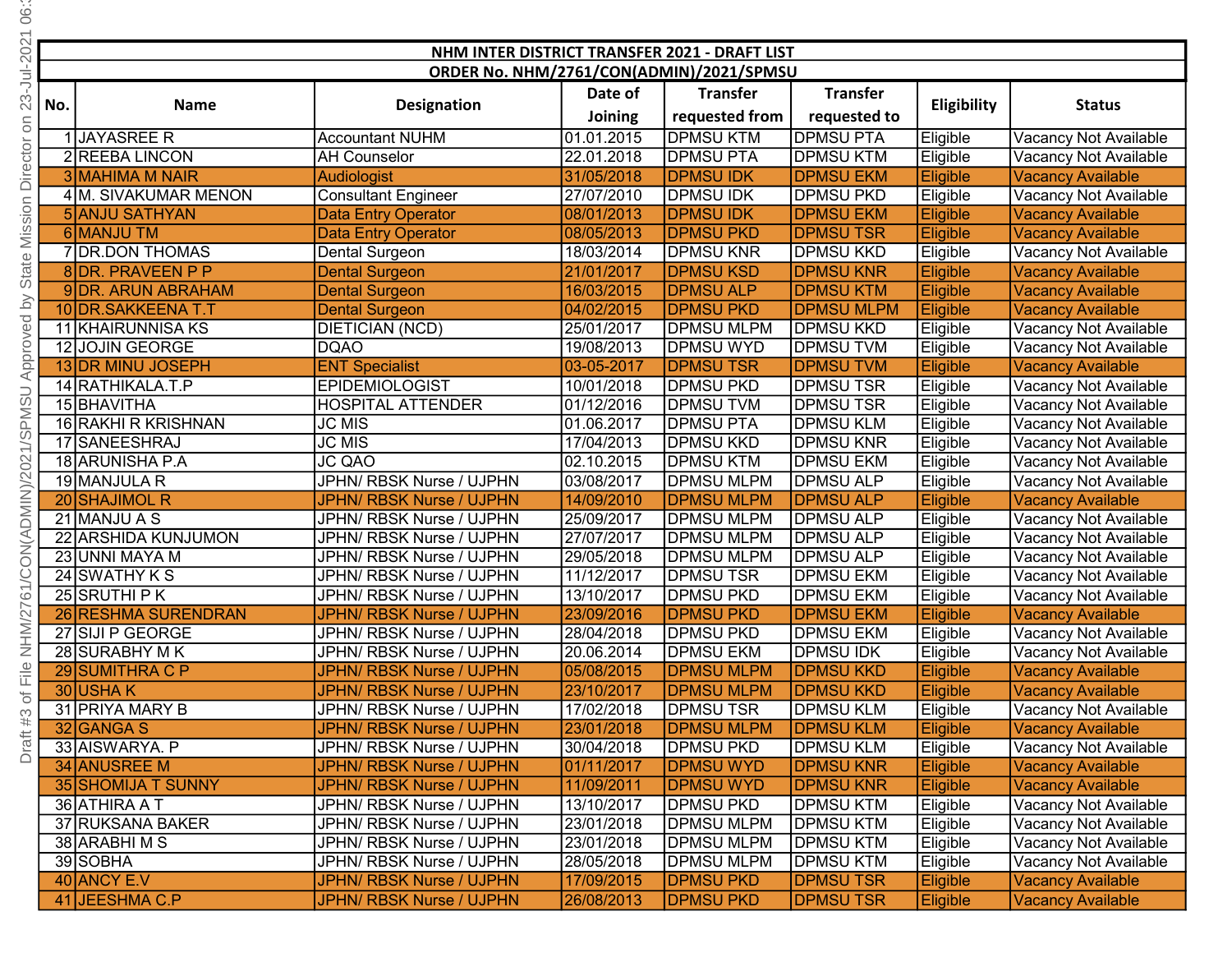| 66                      |                                          |                           |                                 |            |                                               |                   |                 |                          |
|-------------------------|------------------------------------------|---------------------------|---------------------------------|------------|-----------------------------------------------|-------------------|-----------------|--------------------------|
| $-2021$                 |                                          |                           |                                 |            | NHM INTER DISTRICT TRANSFER 2021 - DRAFT LIST |                   |                 |                          |
|                         | ORDER No. NHM/2761/CON(ADMIN)/2021/SPMSU |                           |                                 |            |                                               |                   |                 |                          |
| $23 - Jul$              |                                          |                           |                                 | Date of    | <b>Transfer</b>                               | <b>Transfer</b>   |                 |                          |
|                         | No.                                      | <b>Name</b>               | <b>Designation</b>              | Joining    | requested from                                | requested to      | Eligibility     | <b>Status</b>            |
| $\Xi$                   |                                          |                           |                                 |            |                                               |                   |                 |                          |
|                         |                                          | 42 NAYANA.P               | JPHN/ RBSK Nurse / UJPHN        | 12/01/2018 | <b>DPMSU PKD</b>                              | <b>DPMSU TVM</b>  | Eligible        | <b>Vacancy Available</b> |
|                         |                                          | 43 AJITHA.T               | <b>JPHN/ RBSK Nurse / UJPHN</b> | 21/05/2018 | <b>DPMSU KNR</b>                              | <b>DPMSU TVM</b>  | Eligible        | <b>Vacancy Available</b> |
|                         |                                          | 44 RESHMA B S             | JPHN/ RBSK Nurse / UJPHN        | 23/01/2018 | <b>DPMSU MLPM</b>                             | <b>DPMSU TVM</b>  | Eligible        | <b>Vacancy Available</b> |
|                         |                                          | 45 AKHILA CHANDRAN        | <b>JPHN/ RBSK Nurse / UJPHN</b> | 25/09/2017 | <b>DPMSU MLPM</b>                             | <b>DPMSUTVM</b>   | Eligible        | <b>Vacancy Available</b> |
| <b>Mission Director</b> |                                          | 46 LEKAHMIPRIYA P V       | <b>Lab Technician</b>           | 11.07.2016 | <b>DPMSU EKM</b>                              | <b>DPMSU ALP</b>  | Eligible        | <b>Vacancy Available</b> |
|                         |                                          | 47 ASHIDA M V             | Lab Technician                  | 05/03/2016 | DPMSU MLPM                                    | DPMSU KKD         | Eligible        | Vacancy Not Available    |
|                         |                                          | 48 SOUMYA S               | Lab Technician                  | 10/07/2017 | <b>DPMSUTVM</b>                               | <b>DPMSU KLM</b>  | Eligible        | <b>Vacancy Available</b> |
| State                   |                                          | 49 FEBY H                 | Lab Technician                  | 01.02.2018 | <b>DPMSU KTM</b>                              | <b>DPMSU PTA</b>  | Eligible        | <b>Vacancy Available</b> |
|                         |                                          | 50 DR. LEKSHMI PRIYA J S  | <b>MO</b>                       | 04/09/2015 | <b>DPMSU TVM</b>                              | <b>DPMSU KKD</b>  | Eligible        | <b>Vacancy Available</b> |
|                         |                                          | 51 DR SANJEEV S           | <b>MO</b>                       | 08/11/2017 | <b>DPMSUTSR</b>                               | <b>DPMSU TVM</b>  | Eligible        | <b>Vacancy Available</b> |
|                         |                                          | 52 DR.KAVYA G MOHAN       | <b>MO</b>                       | 30.08.2017 | <b>DPMSU KLM</b>                              | <b>DPMSU TVM</b>  | Eligible        | <b>Vacancy Available</b> |
| Approved by             |                                          | 53 DR SUBITHA SUKUMARAN   | MO - Ayurveda                   | 30/07/2009 | <b>DPMSUTSR</b>                               | <b>DPMSU EKM</b>  | Eligible        | Vacancy Not Available    |
|                         |                                          | 54 DR.CHITHRA M.B         | MO - Ayurveda                   | 28.05.2010 | <b>DPMSU KTM</b>                              | <b>DPMSU KLM</b>  | Eligible        | Vacancy Not Available    |
|                         |                                          | 55 DR ANITHA PHILIP       | MO - Ayurveda                   | 12/04/2013 | <b>DPMSU MLPM</b>                             | <b>DPMSU PTA</b>  | Eligible        | Vacancy Not Available    |
|                         |                                          | 56 DR. SREEDEVI S         | MO - Ayurveda                   | 21/05/2012 | <b>DPMSU ALP</b>                              | <b>DPMSU PTA</b>  | Eligible        | <b>Vacancy Available</b> |
|                         |                                          | 57 DR.AJAYAN.R            | MO - Ayurveda                   | 12.12.2012 | <b>DPMSU KLM</b>                              | <b>DPMSUTVM</b>   | Eligible        | Vacancy Not Available    |
|                         |                                          | 58 DR JISHA M JOSEPH      | MO - Ayurveda                   | 16/01/2009 | DPMSU MLPM                                    | DPMSU WYD         | Eligible        | Vacancy Not Available    |
| /CON(ADMIN)/2021/SPMSU  |                                          | 59 DR. SHIMI T M          | MO - Homoeo                     | 09/11/2011 | DPMSU KSD                                     | <b>DPMSU ALP</b>  | Eligible        | Vacancy Not Available    |
|                         |                                          | 60 DR P S SUDHEERDRA RAJU | MO - Homoeo                     | 10/06/2010 | DPMSU TSR                                     | <b>DPMSU ALP</b>  | Eligible        | Vacancy Not Available    |
|                         |                                          | 61 DR. JYOTHI MAHESH K M  | MO - Homoeo                     | 10/06/2010 | <b>DPMSU KSD</b>                              | <b>DPMSU ALP</b>  | Eligible        | Vacancy Not Available    |
|                         |                                          | 62 DR. NASEEBA A          | MO - Homoeo                     | 02/12/2016 | <b>DPMSU IDK</b>                              | <b>DPMSU EKM</b>  | Eligible        | Vacancy Not Available    |
|                         |                                          | 63 DR. SMITHA RAJAN       | MO - Homoeo                     | 07/06/2010 | <b>DPMSU KSD</b>                              | <b>DPMSU EKM</b>  | Eligible        | Vacancy Not Available    |
|                         |                                          | 64 DR. TONEY JOSE         | MO - Homoeo                     | 07/09/2012 | <b>DPMSU IDK</b>                              | <b>DPMSU EKM</b>  | Eligible        | Vacancy Not Available    |
|                         |                                          | 65 DR. BIJI MOL K         | MO - Homoeo                     | 19/03/2009 | <b>DPMSU IDK</b>                              | <b>DPMSU EKM</b>  | Eligible        | Vacancy Not Available    |
| $\overline{6}$ 1.       |                                          | 66 DR. NAUMATH O M        | MO - Homoeo                     | 19/07/2016 | <b>DPMSU IDK</b>                              | <b>DPMSU EKM</b>  | Eligible        | Vacancy Not Available    |
|                         |                                          | 67 DR SMITHA RANI L       | MO - Homoeo                     | 22/12/2008 | <b>DPMSUTVM</b>                               | <b>DPMSU EKM</b>  | <b>Eligible</b> | <b>Vacancy Available</b> |
| NHM/2                   |                                          | 68 DR. LAMESH K R         | MO - Homoeo                     | 08/06/2016 | DPMSU WYD                                     | DPMSU KKD         | Eligible        | Vacancy Not Available    |
|                         |                                          | 69 DR. SREELATHA TY       | MO - Homoeo                     | 13/03/2009 | <b>DPMSU KNR</b>                              | <b>DPMSU KKD</b>  | <b>Eligible</b> | <b>Vacancy Available</b> |
| $\frac{e}{111}$         |                                          | 70 DR. SARITHA M N        | MO - Homoeo                     | 15/07/2016 | <b>DPMSU WYD</b>                              | <b>DPMSU KKD</b>  | Eligible        | Vacancy Not Available    |
| ð                       |                                          | 71 DR. P M REKHA          | MO - Homoeo                     | 23/03/2013 | DPMSU WYD                                     | DPMSU KKD         | Eligible        | Vacancy Not Available    |
|                         |                                          | 72 DR. C PRAVEENA         | MO - Homoeo                     | 26/02/2014 | DPMSU KSD                                     | <b>DPMSU KKD</b>  | Eligible        | Vacancy Not Available    |
| #3                      |                                          | 73 DR. VIDHU V S          | MO - Homoeo                     | 01/02/2016 | DPMSU KNR                                     | <b>DPMSU KLM</b>  | Eligible        | Vacancy Not Available    |
| Draft                   |                                          | 74 DR. PREETHA R          | MO - Homoeo                     | 03/09/2011 | <b>DPMSU KSD</b>                              | <b>DPMSU KLM</b>  | Eligible        | <b>Vacancy Available</b> |
|                         |                                          | 75 DR. JESSY K L          | MO - Homoeo                     | 09/01/2014 | DPMSU IDK                                     | <b>DPMSU KLM</b>  | Eligible        | Vacancy Not Available    |
|                         |                                          | 76 DR.DHANYA T.R          | MO - Homoeo                     | 20/11/2015 | DPMSU KNR                                     | <b>DPMSU KLM</b>  | Eligible        | Vacancy Not Available    |
|                         |                                          | 77 DR. SREEKUMAR          | MO - Homoeo                     | 12/12/2012 | DPMSU PKD                                     | <b>DPMSU KTM</b>  | Eligible        | Vacancy Not Available    |
|                         |                                          | 78 DR.RAKHI.K             | MO - Homoeo                     | 10/06/2010 | DPMSU KNR                                     | <b>DPMSU MLPM</b> | Eligible        | Vacancy Not Available    |
|                         |                                          | 79 DR.CHITRA GOPAL        | MO - Homoeo                     | 01/02/2016 | <b>DPMSU KNR</b>                              | <b>DPMSUTVM</b>   | Eligible        | Vacancy Not Available    |
|                         |                                          | 80 DR.SUNITHA J.S         | MO - Homoeo                     | 01/03/2014 | <b>DPMSU KNR</b>                              | <b>DPMSU TVM</b>  | Eligible        | Vacancy Not Available    |
|                         |                                          |                           |                                 |            |                                               |                   |                 |                          |
|                         |                                          | 81 DR. SMITHA S BABU      | MO - Homoeo                     | 07/11/2013 | DPMSU KNR                                     | <b>DPMSU TVM</b>  | Eligible        | Vacancy Not Available    |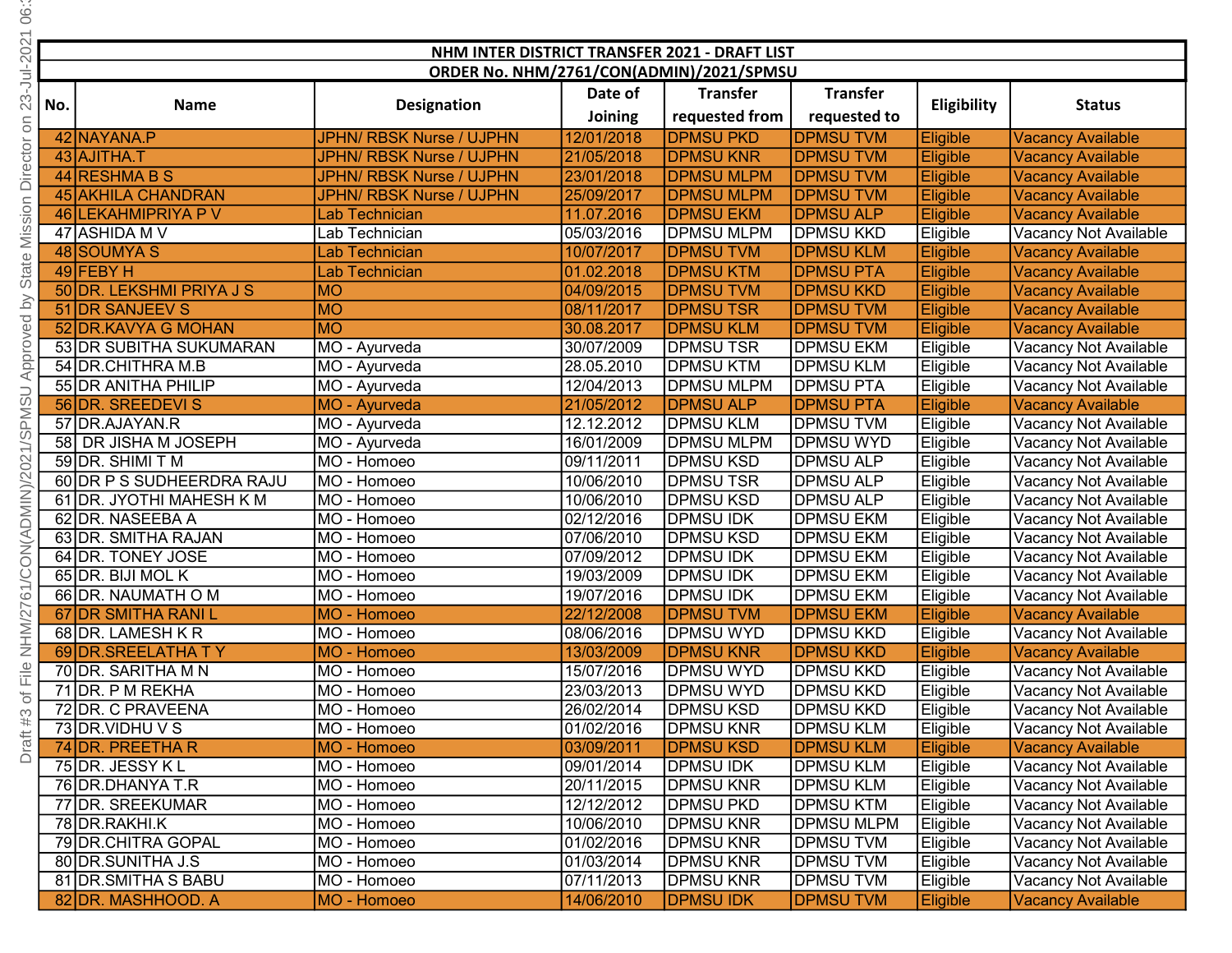| 66                                         |     |                                                 |                                                                                                    |            |                                       |                                      |                      |                                                      |
|--------------------------------------------|-----|-------------------------------------------------|----------------------------------------------------------------------------------------------------|------------|---------------------------------------|--------------------------------------|----------------------|------------------------------------------------------|
|                                            |     |                                                 | NHM INTER DISTRICT TRANSFER 2021 - DRAFT LIST                                                      |            |                                       |                                      |                      |                                                      |
| 23-Jul-2021                                |     |                                                 | ORDER No. NHM/2761/CON(ADMIN)/2021/SPMSU                                                           |            |                                       |                                      |                      |                                                      |
|                                            |     |                                                 |                                                                                                    | Date of    | <b>Transfer</b>                       | <b>Transfer</b>                      |                      |                                                      |
|                                            | No. | <b>Name</b>                                     | <b>Designation</b>                                                                                 | Joining    | requested from                        | requested to                         | Eligibility          | <b>Status</b>                                        |
| $\Xi$                                      |     | 83 SUBANA B                                     | MO - Homoeo                                                                                        | 16.03.2009 | <b>DPMSU EKM</b>                      | <b>DPMSU TVM</b>                     | Eligible             | <b>Vacancy Available</b>                             |
| Director                                   |     | 84 DR. VRINDA V S                               | MO - Homoeo                                                                                        | 18/04/2012 | <b>DPMSU IDK</b>                      | <b>DPMSU TVM</b>                     | Eligible             | Vacancy Not Available                                |
|                                            |     | 85 DR. PRIYA J THARAYIL                         | MO - Homoeo                                                                                        | 23/02/2015 | <b>DPMSU IDK</b>                      | <b>DPMSUTVM</b>                      | Eligible             | Vacancy Not Available                                |
|                                            |     | 86 DR. REHANA H                                 | MO - Homoeo                                                                                        | 24/04/2015 | <b>DPMSU KSD</b>                      | <b>DPMSUTVM</b>                      | Eligible             | Vacancy Not Available                                |
| Mission                                    |     | 87 DR. K V AJITH JYOTHI                         | MO - Homoeo                                                                                        | 24/09/2013 | <b>DPMSU WYD</b>                      | <b>DPMSUTVM</b>                      | Eligible             | Vacancy Not Available                                |
|                                            |     | 88 DR.ANOOP T RAJAN                             | MO - Homoeo                                                                                        | 24/11/2017 | <b>DPMSU KNR</b>                      | <b>DPMSU TVM</b>                     | Eligible             | Vacancy Not Available                                |
|                                            |     | 89 DR K P NISHA                                 | MO - Homoeo                                                                                        | 31/05/2016 | <b>DPMSU IDK</b>                      | <b>DPMSU TVM</b>                     | Eligible             | Vacancy Not Available                                |
| State                                      |     | 90 DR. NEETHU V S                               | MO-Sidha                                                                                           | 10/03/2016 | <b>DPMSU IDK</b>                      | <b>DPMSU KLM</b>                     | Eligible             | Vacancy Not Available                                |
|                                            |     | 91 DR. JANAPRIYA R K                            | <b>MO-Sidha</b>                                                                                    | 31/10/2013 | <b>DPMSU ALP</b>                      | <b>DPMSU KLM</b>                     | Eligible             | <b>Vacancy Available</b>                             |
| $\geq$                                     |     | 92 DR. NEETHU PRASAD                            | MO-Sidha                                                                                           | 03/02/2014 | <b>DPMSU IDK</b>                      | <b>DPMSU PTA</b>                     | Eligible             | Vacancy Not Available                                |
|                                            |     | 93 DR. VANI KRISHNA P                           | MO-Sidha                                                                                           | 04/11/2013 | <b>DPMSU ALP</b>                      | <b>DPMSU TVM</b>                     | Eligible             | Vacancy Not Available                                |
|                                            |     | 94 DR. VIDHYA K.I                               | <b>MO-Sidha</b>                                                                                    | 27.07.2012 | <b>DPMSU KLM</b>                      | <b>DPMSUTVM</b>                      | Eligible             | <b>Vacancy Available</b>                             |
|                                            |     | 95 SURAJ P S                                    | <b>NUHM Coordinator</b>                                                                            | 20/11/2017 | <b>DPMSU KSD</b>                      | <b>DPMSU ALP</b>                     | Eligible             | Vacancy Not Available                                |
|                                            |     | 96 GRACE MOL THOMAS                             | Optometrist                                                                                        | 19/08/2014 | <b>DPMSU KSD</b>                      | <b>DPMSU WYD</b>                     | Eligible             | Vacancy Not Available                                |
|                                            |     | 97 SANGEETHA S NAIR                             | Pharmacist                                                                                         | 15/01/2014 | <b>DPMSU PTA</b>                      | <b>DPMSU KLM</b>                     | Eligible             | Vacancy Not Available                                |
|                                            |     | 98 ANJU K MURALI                                | Physiotherapist                                                                                    | 01.03.2018 | <b>DPMSU KTM</b>                      | <b>DPMSU ALP</b>                     | Eligible             | <b>Vacancy Available</b>                             |
|                                            |     | 99 DIVYA SAGAR B                                | Physiotherapist                                                                                    | 14.05.2018 | <b>DPMSU PTA</b>                      | <b>DPMSU ALP</b>                     | Eligible             | Vacancy Not Available                                |
|                                            |     | 100 UNAIS M                                     | Physiotherapist                                                                                    | 01.03.2018 | <b>DPMSU KTM</b>                      | <b>DPMSU KLM</b>                     | Eligible             | Vacancy Not Available                                |
| /CON(ADMIN)/2021/SPMSU Approved            |     | $101$ JIMNACS                                   | Physiotherapist                                                                                    | 02/03/2018 | <b>DPMSU KKD</b>                      | <b>DPMSU KNR</b>                     | Eligible             | <b>Vacancy Available</b>                             |
|                                            |     | 102 ASWATHY K P                                 | Physiotherapist                                                                                    | 18.05.2018 | <b>DPMSU PTA</b>                      | <b>DPMSU KTM</b>                     | Eligible             | <b>Vacancy Available</b>                             |
|                                            |     | 103 NIVYAVILASAN                                | Physiotherapist                                                                                    | 20/03/2018 | <b>DPMSU KNR</b>                      | <b>DPMSU KKD</b>                     | Eligible             | <b>Vacancy Available</b>                             |
|                                            |     | 104 SUNIL E $K$                                 | <b>PRO/LO</b>                                                                                      | 06/12/2007 | <b>DPMSU ALP</b>                      | <b>DPMSU EKM</b>                     | Eligible             | <b>Vacancy Available</b>                             |
|                                            |     | 105 SREERAJ K S                                 | <b>PRO/LO</b>                                                                                      | 19/10/2016 | <b>DPMSUTSR</b>                       | <b>DPMSU EKM</b>                     | Eligible             | <b>Vacancy Available</b>                             |
|                                            |     | 106 HAREESH S                                   | <b>PRO/LO</b>                                                                                      | 20/01/2016 | <b>DPMSU ALP</b>                      | <b>DPMSU KLM</b>                     | Eligible             | Vacancy Not Available                                |
| $\overline{6}$ 1.                          |     | 107 SAJINI K S                                  | <b>PRO/LO</b>                                                                                      | 01.10.2013 | <b>DPMSU PTA</b>                      | <b>DPMSU KTM</b>                     | Eligible             | Vacancy Not Available                                |
| NHM/27                                     |     | 108 REJITHAMMA CHANDRAN                         | PRO/LO                                                                                             | 03.08.2009 | DPMSU PTA                             | DPMSU KTM                            | Eligible             | Vacancy Not Available                                |
|                                            |     | 109 ANU ALEX                                    | <b>PRO/LO</b>                                                                                      | 06.06.2017 | DPMSU PTA                             | DPMSU KTM                            | Eligible             | Vacancy Not Available                                |
|                                            |     | 110 INDU K THOMAS                               | PRO/LO                                                                                             | 13.11.2017 | DPMSU PTA                             | <b>DPMSU KTM</b>                     | Eligible             | Vacancy Not Available                                |
| $\frac{\mathbb{D}}{\mathbb{I} \mathbb{L}}$ |     | 111 ARAVIND V                                   | PRO/LO                                                                                             | 06/12/2017 | DPMSU ALP                             | <b>DPMSU TVM</b>                     | Eligible             | Vacancy Not Available                                |
| $\overleftarrow{\mathrm{o}}$               |     | 112 VISHNU PRABHA R                             | Sr.Accountant                                                                                      | 29.12.2008 | <b>DPMSU KTM</b>                      | <b>DPMSU PTA</b>                     | Eligible             | Vacancy Not Available                                |
|                                            |     | 113 BINCY MOL P.B                               | Staff nurse / Staff Nurse - NCD/Stat01.03.2018                                                     |            | <b>DPMSU KTM</b>                      | <b>DPMSU ALP</b>                     | Eligible             | <b>Vacancy Available</b>                             |
| Draft #3                                   |     | 114 SHARON THOMAS                               | Staff nurse / Staff Nurse - NCD/Stat 15/11/2011                                                    |            | <b>DPMSU IDK</b>                      | <b>DPMSU ALP</b>                     | Eligible             | <b>Vacancy Available</b>                             |
|                                            |     | 115 $\overline{\text{SIO}}$ V V<br>116 SUNITHAT | Staff nurse / Staff Nurse - NCD/Stat 27/12/2010<br>Staff nurse / Staff Nurse - NCD/Stat 16/01/2012 |            | <b>DPMSU KSD</b><br><b>DPMSU MLPM</b> | <b>DPMSU ALP</b><br><b>DPMSU EKM</b> | Eligible             | <b>Vacancy Available</b><br><b>Vacancy Available</b> |
|                                            |     | 117 LINCY JOSEPH                                | Staff nurse / Staff Nurse - NCD/Stat 19/02/2018                                                    |            | <b>DPMSU WYD</b>                      | <b>DPMSU KNR</b>                     | Eligible<br>Eligible | <b>Vacancy Available</b>                             |
|                                            |     | 118 MRUDULA M PILLAI                            | Staff nurse / Staff Nurse - NCD/Sta108/09/2017                                                     |            | <b>DPMSU TVM</b>                      | <b>DPMSU KTM</b>                     | Eligible             | <b>Vacancy Available</b>                             |
|                                            |     | 119 MANJU JOSEPH                                | Staff nurse / Staff Nurse - NCD/Stat 29/05/2018                                                    |            | <b>DPMSU IDK</b>                      | <b>DPMSU KTM</b>                     | Eligible             | <b>Vacancy Available</b>                             |
|                                            |     | 120   MR. GILROY V. MATHEW                      | Staff nurse / Staff Nurse - NCD/Sta109.05.2018                                                     |            | <b>DPMSU KLM</b>                      | <b>DPMSU PTA</b>                     | Eligible             | <b>Vacancy Available</b>                             |
|                                            |     | 121 SUJA P                                      | <b>TBHV</b>                                                                                        | 21.01.2014 | <b>DPMSU EKM</b>                      | <b>DPMSU KLM</b>                     | <b>Eligible</b>      | <b>Vacancy Available</b>                             |
|                                            |     |                                                 |                                                                                                    |            |                                       |                                      |                      |                                                      |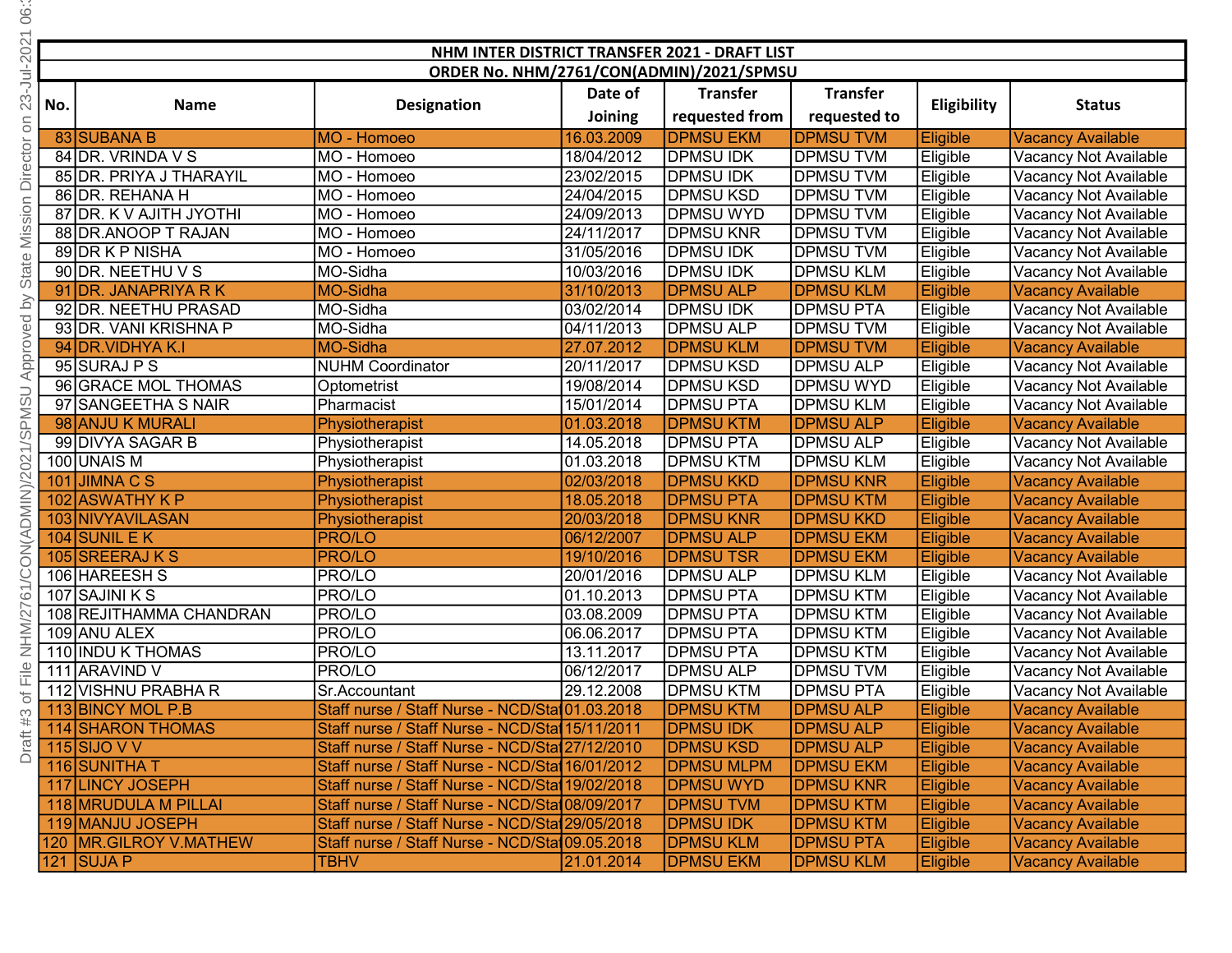|      | NHM INTER DISTRICT TRANSFER 2021 - DRAFT LIST  |                                                 |                |                   |                   |                 |                   |  |  |  |
|------|------------------------------------------------|-------------------------------------------------|----------------|-------------------|-------------------|-----------------|-------------------|--|--|--|
|      | ORDER No. NHM/2761/CON(ADMIN)/2021/SPMSU       |                                                 |                |                   |                   |                 |                   |  |  |  |
|      | <b>Name</b>                                    | Designation                                     | Date of        | <b>Transfer</b>   | <b>Transfer</b>   | Eligibility     | <b>Status</b>     |  |  |  |
| No.l |                                                |                                                 | <b>Joining</b> | requested from    | requested to      |                 |                   |  |  |  |
|      | Inter district transfer to difficult districts |                                                 |                |                   |                   |                 |                   |  |  |  |
|      | <b>122 LIJI ANTONY</b>                         | Staff nurse / Staff Nurse - NCD/Stat 15/07/2019 |                | <b>IDPMSU KKD</b> | <b>DPMSU WYD</b>  | Eligible        | Vacancy Available |  |  |  |
|      | 123 FAISAL CK                                  | Staff nurse / Staff Nurse - NCD/Sta128/08/2018  |                | <b>IDPMSU KKD</b> | <b>IDPMSU WYD</b> | Eligible        | Vacancy Available |  |  |  |
|      | 124 NIVYA JOSE                                 | Staff nurse / Staff Nurse - NCD/Stat 11/09/2018 |                | <b>IDPMSU KKD</b> | <b>IDPMSU WYD</b> | <b>Eligible</b> | Vacancy Available |  |  |  |
|      | 125 LISNA M.C                                  | / Staff Nurse - NCD/Staff nurse- Pa 03/07/2018  |                | <b>DPMSU KNR</b>  | <b>DPMSU WYD</b>  | <b>Eligible</b> | Vacancy Available |  |  |  |